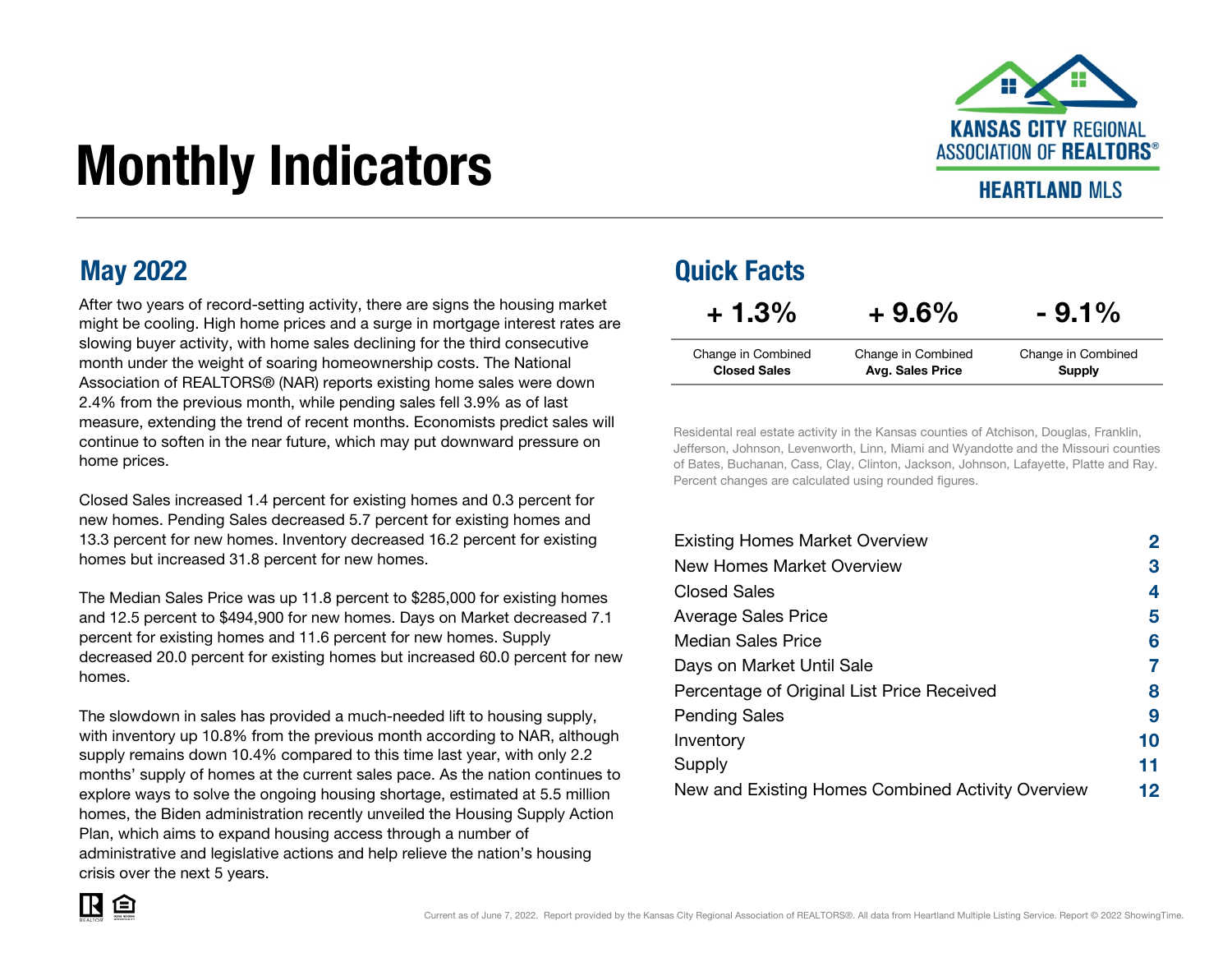## Existing Homes Market Overview

Key metrics by report month and for year-to-date (YTD) starting from the first of the year.



Key Metrics **Examples Transfer Historical Sparkbars** 5-2021 5-2021 5-2022 Percent Change YTD 2021 YTD 2022 Percent Change --Supply 1.0 0.8 - 20.0% -- -- -- Inventory 3,269 2,738 - 16.2% -- --  $+1.2%$ Pending Sales 4,314 4,067 - 5.7% 16,917 16,503 - 2.4% **Pct. of Orig. Price Received \begin{array}{c|c|c|c|c|c|c|c} \hline \textbf{I} & \textbf{II} & \textbf{II} & \textbf{II} & \textbf{II} & \textbf{II} & \textbf{II} & \textbf{II} & \textbf{II} & \textbf{II} & \textbf{II} & \textbf{II} & \textbf{II} & \textbf{II} & \textbf{II} & \textbf{II} & \textbf{II} & \textbf{II} & \textbf{II} & \textbf{II} & \textbf{II} & \textbf{II} & \textbf{II} & \textbf{II** + 11.0%Days on Market 14 13 - 7.1% 23 19 - 17.4% Median Sales Price $$255,000$   $$285,000$   $+11.8\%$   $$236,000$   $$262,000$ 14,320 - 0.4% **Average Sales Price**  2.5% 14,379 Closed Sales 3,736 3,789 + 1.4% 5-2019 5-2020 5-2021 5-2022 5-2019 5-2020 5-2021 5-2022 5-2019 5-2020 5-2021 5-2022 5-2019 5-2020 5-2021 5-2022 5-2019 5-2020 5-2021 5-2022 5-2019 5-2020 5-2021 5-2022 5-2019 5-2020 5-2021 5-2022 5-20195-2020 5-2021 5-2022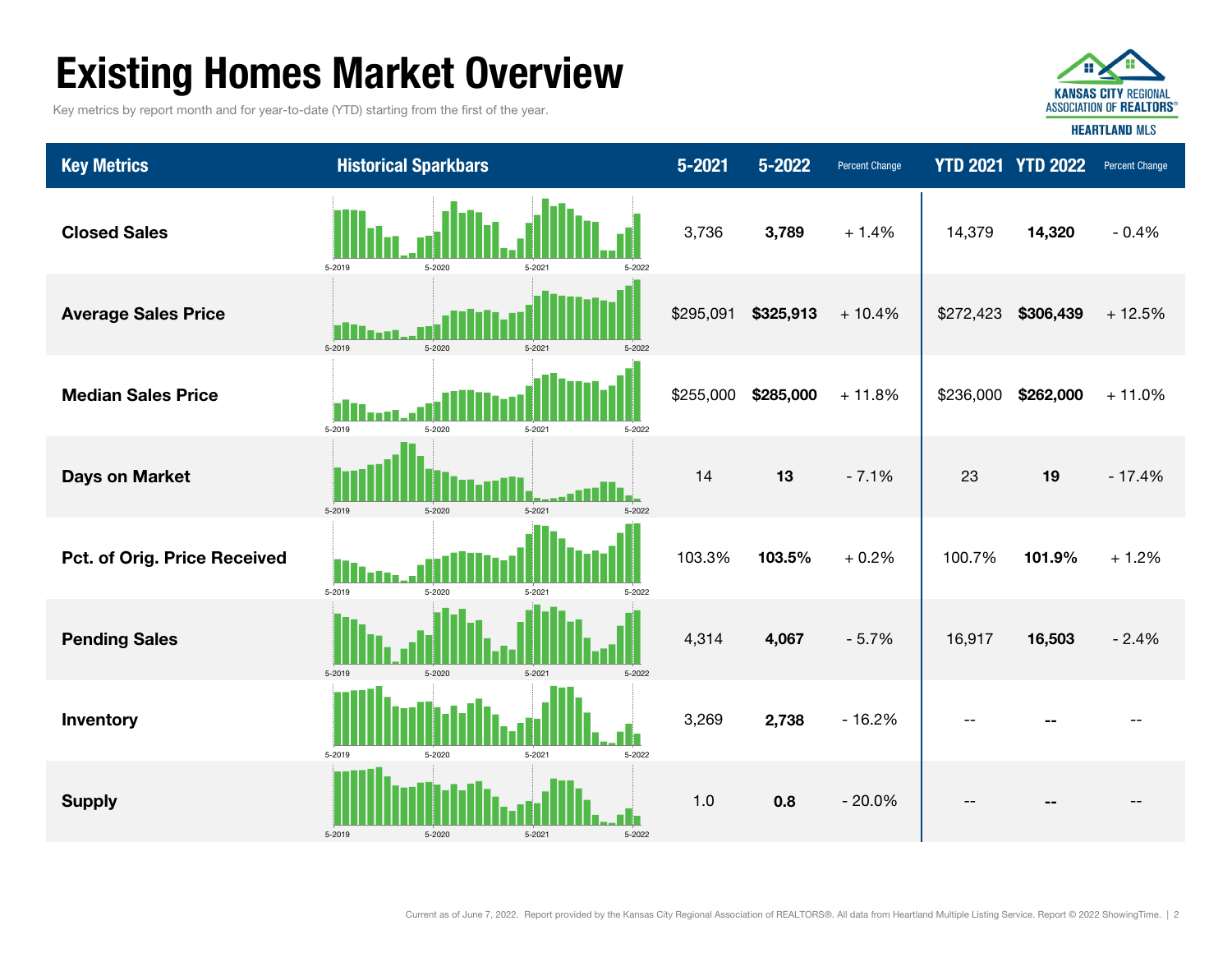### New Homes Market Overview

Key metrics by report month and for year-to-date (YTD) starting from the first of the year.



**HEARTLAND MLS** 

| <b>Key Metrics</b>           | <b>Historical Sparkbars</b>                                   | $5 - 2021$ | 5-2022    | <b>Percent Change</b> |           | <b>YTD 2021 YTD 2022</b> | Percent Change |
|------------------------------|---------------------------------------------------------------|------------|-----------|-----------------------|-----------|--------------------------|----------------|
| <b>Closed Sales</b>          | 5-2019<br>5-2020<br>5-2021<br>5-2022                          | 371        | 372       | $+0.3%$               | 1,784     | 1,572                    | $-11.9%$       |
| <b>Average Sales Price</b>   | 5-2019<br>5-2020<br>5-2021<br>5-2022                          | \$489,927  | \$515,405 | $+5.2%$               | \$467,694 | \$518,633                | $+10.9%$       |
| <b>Median Sales Price</b>    | <u>an Balba</u> n Ing<br>5-2019<br>5-2020<br>5-2021<br>5-2022 | \$439,950  | \$494,900 | $+12.5%$              | \$419,900 | \$484,950                | $+15.5%$       |
| <b>Days on Market</b>        | 5-2019<br>$5 - 2020$<br>5-2021<br>5-2022                      | 86         | 76        | $-11.6%$              | 88        | 72                       | $-18.2%$       |
| Pct. of Orig. Price Received | 5-2019<br>5-2020<br>5-2021<br>5-2022                          | 102.7%     | 104.2%    | $+1.5%$               | 102.5%    | 104.2%                   | $+1.7%$        |
| <b>Pending Sales</b>         | 5-2019<br>$5 - 2021$<br>$5 - 2020$<br>5-2022                  | 255        | 221       | $-13.3%$              | 2,280     | 1,674                    | $-26.6%$       |
| Inventory                    | 5-2019<br>5-2021<br>5-2020<br>5-2022                          | 781        | 1,029     | $+31.8%$              | --        |                          |                |
| <b>Supply</b>                | 5-2019<br>5-2021<br>5-2020<br>5-2022                          | 2.0        | 3.2       | $+60.0\%$             | $-$       |                          |                |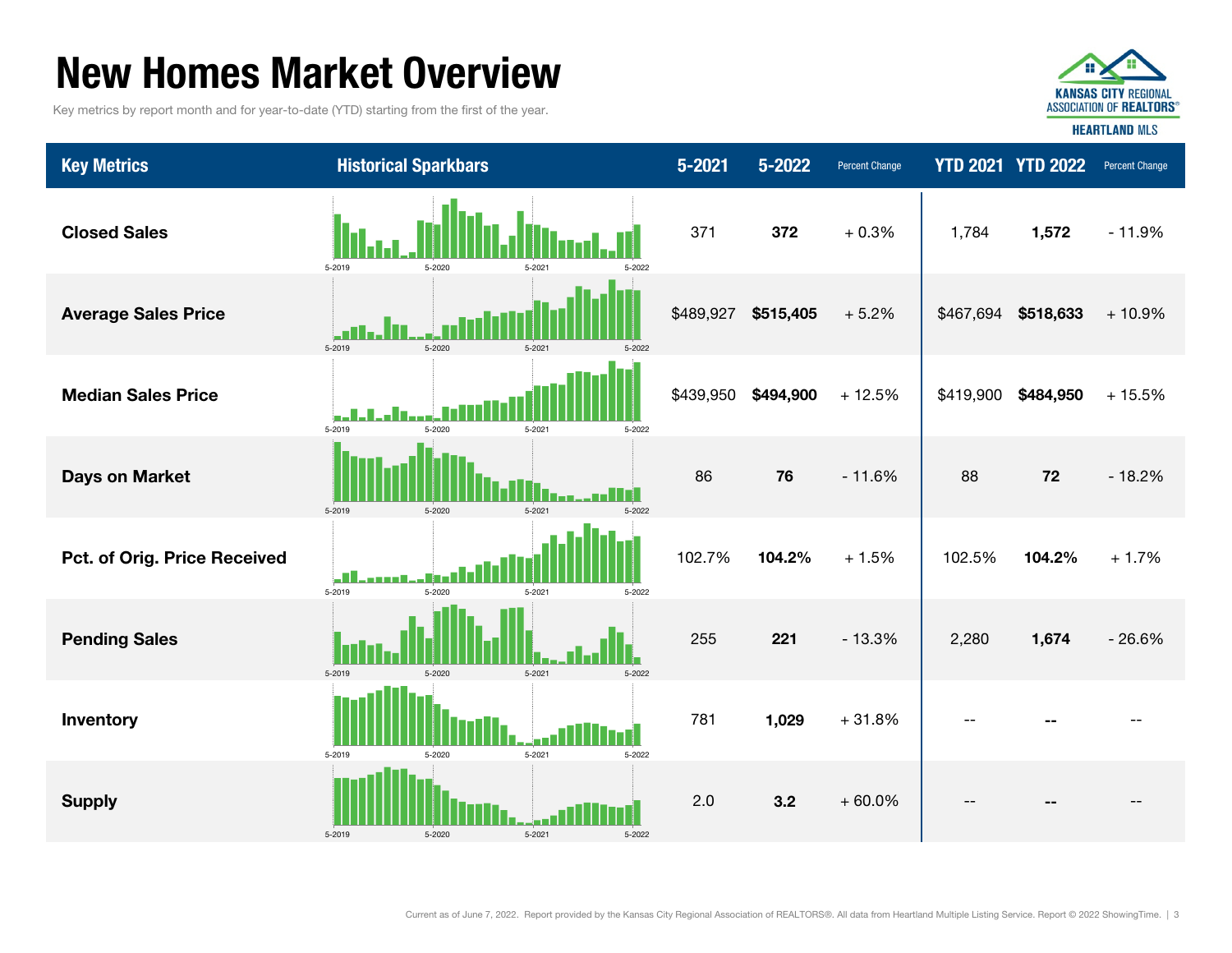### Closed Sales

A count of the actual sales that closed in a given month.





| <b>Closed Sales</b> | Resale | Year-Over-Year<br>Change | <b>New</b><br>Construction | Year-Over-Year<br>Change |
|---------------------|--------|--------------------------|----------------------------|--------------------------|
| Jun-2021            | 4,446  | $+13.9%$                 | 358                        | $-22.2\%$                |
| Jul-2021            | 4,120  | -4.8%                    | 343                        | $-29.6%$                 |
| Aug-2021            | 4,248  | $+10.9\%$                | 302                        | $-29.9%$                 |
| Sep-2021            | 4,006  | $+1.4%$                  | 304                        | $-25.9%$                 |
| Oct-2021            | 3,712  | $-3.7%$                  | 292                        | $-31.3%$                 |
| Nov-2021            | 3,491  | $+5.9%$                  | 300                        | $-18.5%$                 |
| Dec-2021            | 3.445  | $+0.2\%$                 | 336                        | $-9.9\%$                 |
| Jan-2022            | 2,220  | $-4.0\%$                 | 263                        | $-7.1\%$                 |
| Feb-2022            | 2,191  | $-1.5%$                  | 256                        | $-20.7%$                 |
| Mar-2022            | 2,924  | $+7.6%$                  | 339                        | $-21.5%$                 |
| Apr-2022            | 3,196  | -5.7%                    | 342                        | $-8.8\%$                 |
| May-2022            | 3,789  | $+1.4%$                  | 372                        | $+0.3%$                  |
| 12-Month Avg        | 3,482  | $+2.0%$                  | 317                        | $-19.6%$                 |

#### Historical Closed Sales by Month

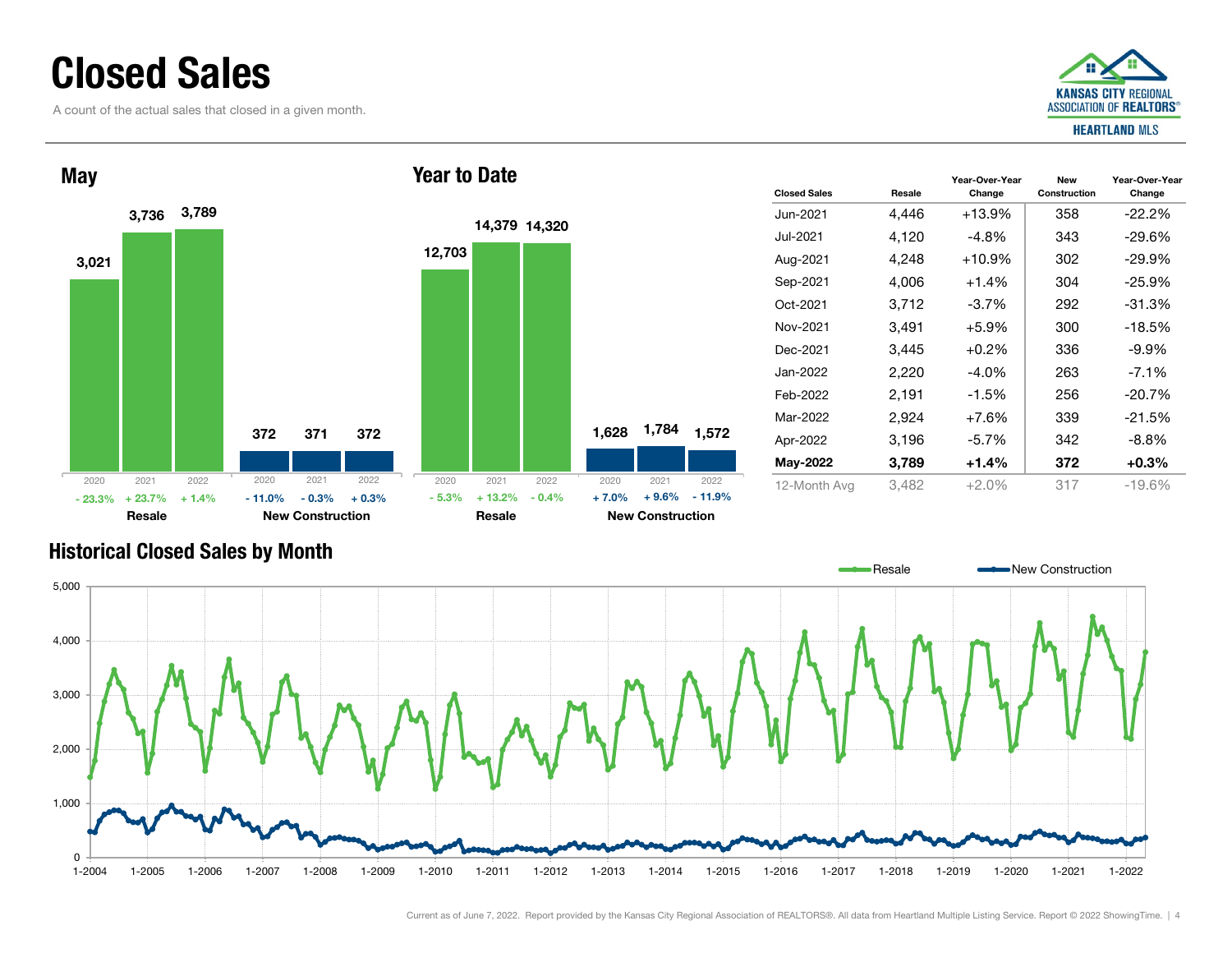### Average Sales Price

Average sales price for all closed sales, not accounting for seller concessions, in a given month.



**May** 



Year to Date

|                  | Resale    | Year-Over-Year | <b>New</b><br>Construction | Year-Over-Year |
|------------------|-----------|----------------|----------------------------|----------------|
| Avg. Sales Price |           | Change         |                            | Change         |
| Jun-2021         | \$304,743 | $+18.7%$       | \$485,484                  | $+13.3%$       |
| Jul-2021         | \$298,604 | $+12.2%$       | \$466,318                  | $+8.9%$        |
| Aug-2021         | \$295,167 | $+11.4%$       | \$469,801                  | +4.8%          |
| Sep-2021         | \$293,315 | $+8.7\%$       | \$498,627                  | $+12.8%$       |
| Oct-2021         | \$292,891 | $+11.1%$       | \$525,525                  | $+17.8%$       |
| Nov-2021         | \$287,956 | $+7.7%$        | \$517,659                  | $+11.7%$       |
| Dec-2021         | \$291,151 | $+10.5%$       | \$494,340                  | $+9.8\%$       |
| Jan-2022         | \$285,722 | $+14.7%$       | \$506,887                  | $+10.4%$       |
| Feb-2022         | \$283,069 | $+8.2%$        | \$541,728                  | $+16.9%$       |
| Mar-2022         | \$305,837 | $+15.9%$       | \$515,023                  | $+12.2%$       |
| Apr-2022         | \$314,303 | $+13.4%$       | \$517,423                  | $+11.1%$       |
| May-2022         | \$325,913 | +10.4%         | \$515,405                  | $+5.2%$        |
| 12-Month Avg*    | \$299,072 | $+11.9%$       | \$503,627                  | +11.4%         |

Historical Average Sales Price by Month

\* Avg. Sales Price for all properties from June 2021 through May 2022. This is not the average of the individual figures above.

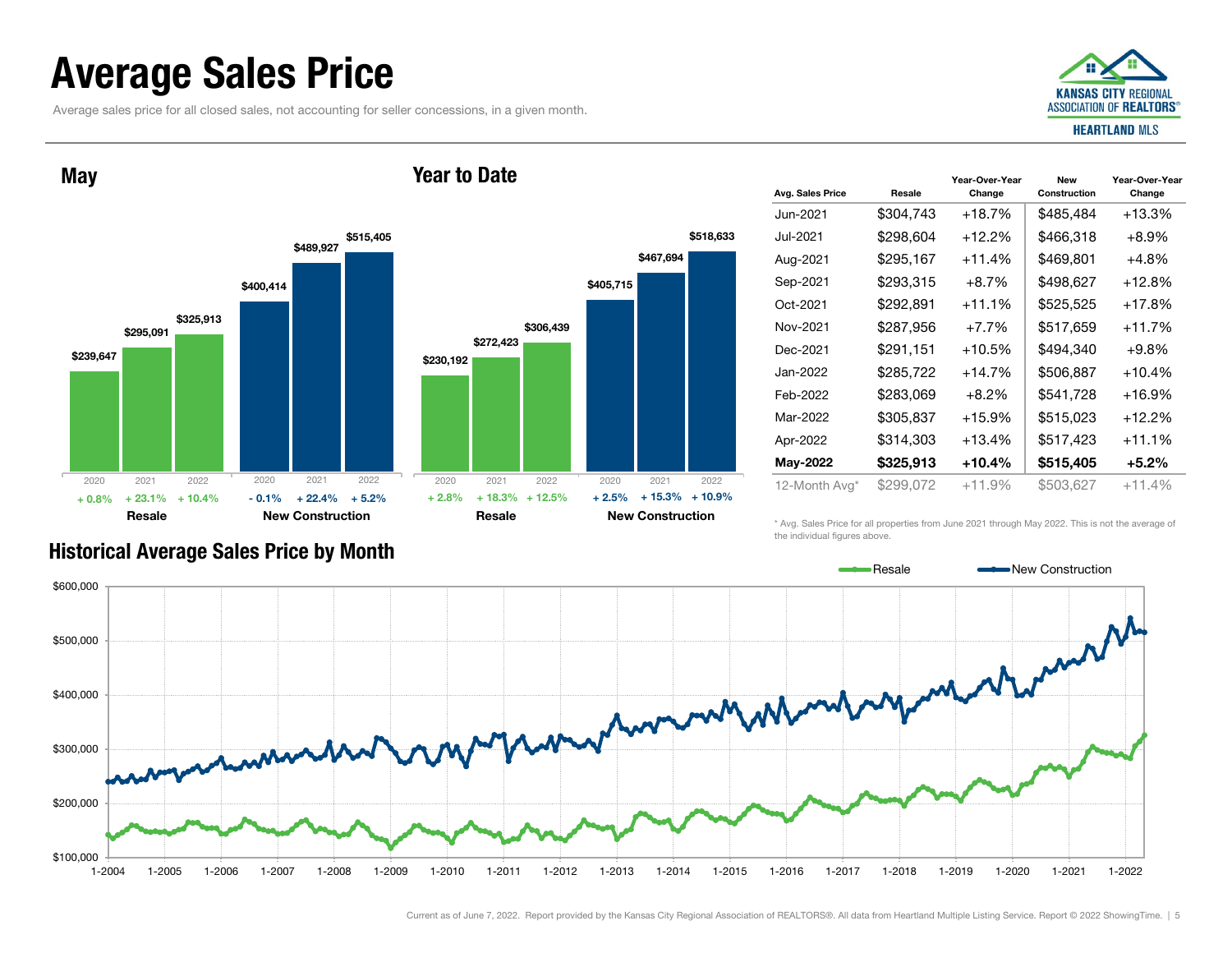### Median Sales Price

Point at which half of the sales sold for more and half sold for less, not accounting for seller concessions, in a given month.



**May** 





| <b>Median Sales Price</b> | Resale    | Year-Over-Year<br>Change | <b>New</b><br>Construction | Year-Over-Year<br>Change |
|---------------------------|-----------|--------------------------|----------------------------|--------------------------|
| Jun-2021                  | \$261,175 | +13.6%                   | \$438,049                  | $+12.3%$                 |
| Jul-2021                  | \$264,000 | $+13.5%$                 | \$445,005                  | $+15.6%$                 |
| Aug-2021                  | \$254,750 | $+8.5%$                  | \$441,706                  | $+11.8%$                 |
| Sep-2021                  | \$250,000 | $+6.4%$                  | \$469,078                  | $+19.0\%$                |
| Oct-2021                  | \$250,000 | $+8.2%$                  | \$473,397                  | $+19.8%$                 |
| Nov-2021                  | \$247,500 | $+7.6%$                  | \$471,600                  | +16.6%                   |
| Dec-2021                  | \$250,000 | $+11.1%$                 | \$464,123                  | $+14.6\%$                |
| Jan-2022                  | \$235,000 | $+7.3%$                  | \$466,569                  | $+17.0%$                 |
| Feb-2022                  | \$242,500 | $+8.7%$                  | \$497,765                  | $+20.4%$                 |
| Mar-2022                  | \$260,000 | $+14.8%$                 | \$479,900                  | $+16.0\%$                |
| Apr-2022                  | \$272,000 | $+12.4%$                 | \$477,870                  | $+11.9%$                 |
| May-2022                  | \$285,000 | $+11.8%$                 | \$494,900                  | $+12.5%$                 |
| 12-Month Avg*             | \$255,555 | +9.8%                    | \$465,000                  | +15.6%                   |

\* Median Sales Price for all properties from June 2021 through May 2022. This is not the average of the individual figures above.



### Historical Median Sales Price by Month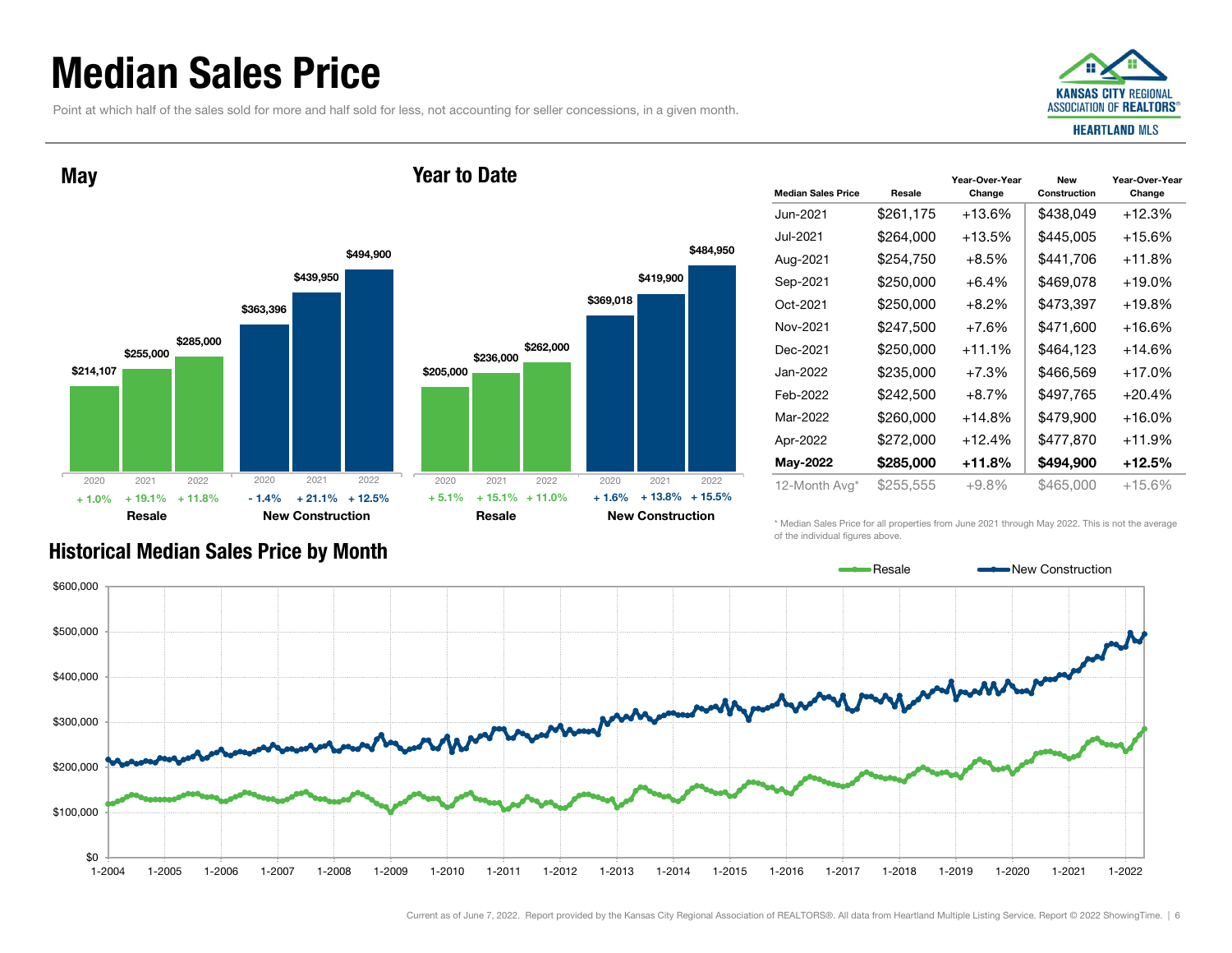### Days on Market Until Sale

Average number of days between when a property is listed and when an offer is accepted in a given month.







| Days on Market | Resale | Year-Over-Year<br>Change | <b>New</b><br>Construction | Year-Over-Year<br>Change |
|----------------|--------|--------------------------|----------------------------|--------------------------|
| Jun-2021       | 13     | $-60.6%$                 | 73                         | $-52.3%$                 |
| Jul-2021       | 14     | $-53.3%$                 | 63                         | $-57.4%$                 |
| Aug-2021       | 15     | $-44.4%$                 | 57                         | $-60.7%$                 |
| Sep-2021       | 17     | $-37.0%$                 | 58                         | $-56.1%$                 |
| Oct-2021       | 20     | $-13.0%$                 | 50                         | $-53.3%$                 |
| Nov-2021       | 21     | $-19.2%$                 | 52                         | $-47.5%$                 |
| Dec-2021       | 21     | $-19.2%$                 | 62                         | $-31.1%$                 |
| Jan-2022       | 26     | $-7.1\%$                 | 61                         | $-17.6%$                 |
| Feb-2022       | 25     | $-13.8%$                 | 76                         | $-16.5%$                 |
| Mar-2022       | 21     | $-27.6%$                 | 75                         | $-20.2%$                 |
| Apr-2022       | 16     | $-15.8%$                 | 71                         | $-22.8%$                 |
| May-2022       | 13     | $-7.1\%$                 | 76                         | $-11.6%$                 |
| 12-Month Avg*  | 18     | $-31.0%$                 | 65                         | $-42.3%$                 |

#### Historical Days on Market Until Sale by Month

\* Days on Market for all properties from June 2021 through May 2022. This is not the average of the individual figures above.



Current as of June 7, 2022. Report provided by the Kansas City Regional Association of REALTORS®. All data from Heartland Multiple Listing Service. Report © 2022 ShowingTime. | 7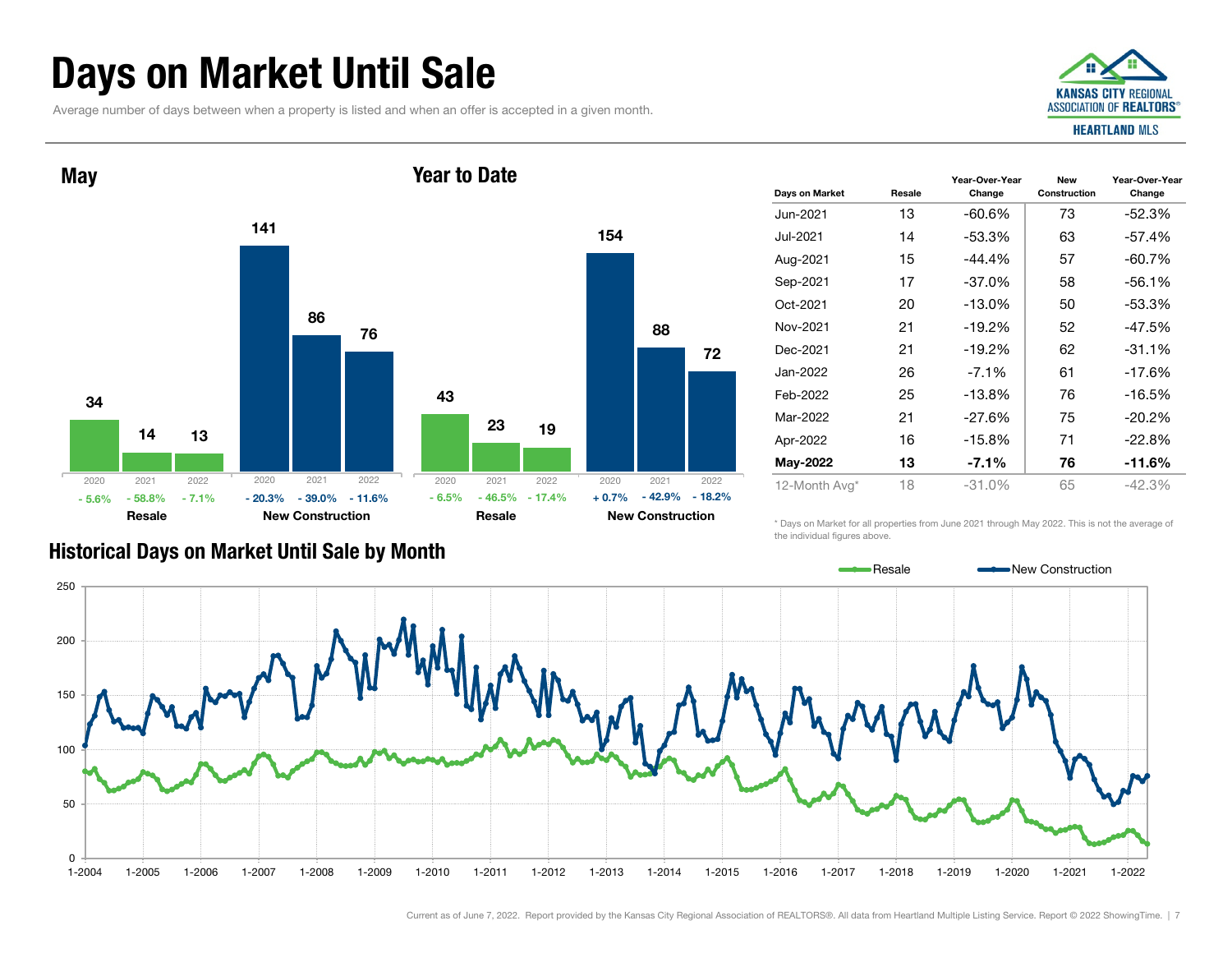### Percentage of Original List Price Received

Percentage found when dividing a property's sales price by its original list price, then taking the average for all properties sold in a given month, not accounting for seller concessions.



#### 98.0%103.3% 103.5% <sub>100.9%</sub> 102.7% 104.2% Resale New Construction **May** 96.8% 100.7% 101.9% 100.8% 102.5% 104.2% Resale New Construction Year to Date2020 2021 2022+ 5.4% $\%$  + 0.2% +  $\frac{1.7}{6}$  +  $\frac{1.8}{6}$  +  $\frac{1.5}{6}$  +  $\frac{1.2}{6}$  +  $\frac{1.2}{6}$  +  $\frac{1.2}{6}$  +  $\frac{1.7}{6}$  +  $\frac{1.7}{6}$  +  $\frac{1.7}{6}$ 2020 2021 2022 2020 2021 2022 2020 2021 2022  $+ 0.1%$  $\%$  + 5.4% + 0.2% + 0.3% + 1.8% + 1.5% + 0.2% + 4.0% + 1.2% + 0.1%

#### Historical Percentage of Original List Price Received by Mont h

| Pct. of Orig. Price<br>Received | Resale | Year-Over-Year<br>Change | <b>New</b><br>Construction | Year-Over-Year<br>Change |
|---------------------------------|--------|--------------------------|----------------------------|--------------------------|
| Jun-2021                        | 103.1% | +4.8%                    | 103.6%                     | $+2.8%$                  |
| Jul-2021                        | 102.3% | $+3.4%$                  | 104.3%                     | $+3.1%$                  |
| Aug-2021                        | 101.1% | $+1.9%$                  | 103.6%                     | $+1.9%$                  |
| Sep-2021                        | 99.7%  | $+0.8\%$                 | 104.7%                     | $+3.5%$                  |
| Oct-2021                        | 99.2%  | $+0.3%$                  | 104.2%                     | $+2.4%$                  |
| Nov-2021                        | 98.7%  | $+0.1\%$                 | 105.3%                     | $+3.1%$                  |
| Dec-2021                        | 99.2%  | $+1.1%$                  | 104.9%                     | $+3.1%$                  |
| Jan-2022                        | 98.8%  | $+1.1%$                  | 104.3%                     | $+1.9%$                  |
| Feb-2022                        | 100.0% | +1.6%                    | 104.7%                     | $+1.9%$                  |
| Mar-2022                        | 102.0% | $+2.2\%$                 | 103.8%                     | $+1.3%$                  |
| Apr-2022                        | 103.4% | $+1.5%$                  | 103.9%                     | $+1.5%$                  |
| May-2022                        | 103.5% | $+0.2\%$                 | 104.2%                     | $+1.5%$                  |
| 12-Month Avg*                   | 101.1% | $+1.7%$                  | 104.3%                     | $+2.4%$                  |

\* Pct. of Orig. Price Received for all properties from June 2021 through May 2022. This is not the average of the individual figures above.

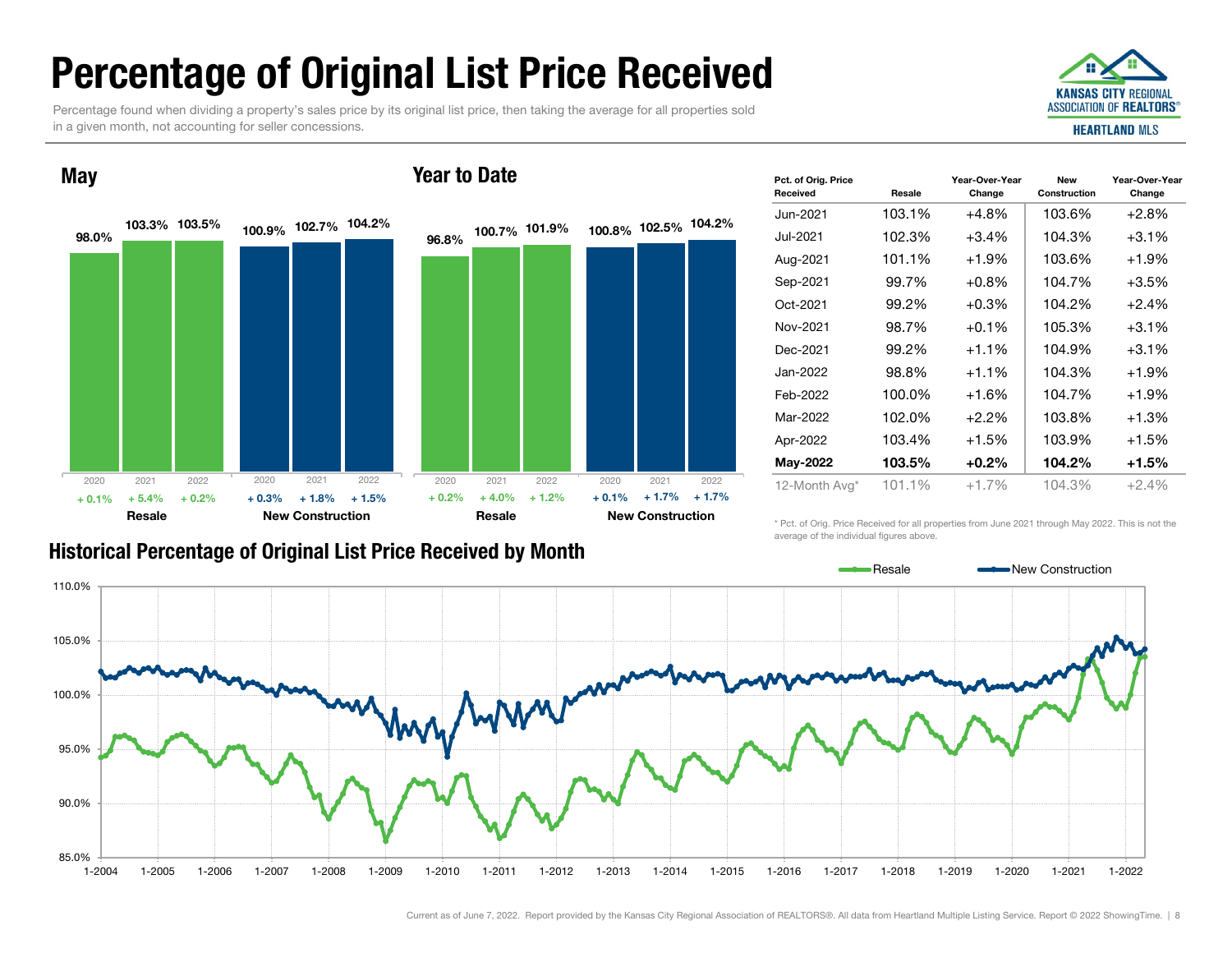### Pending Sales

A count of the properties on which offers have been accepted in a given month.





| <b>Pending Sales</b> | Resale | Year-Over-Year<br>Change | <b>New</b><br>Construction | Year-Over-Year<br>Change |
|----------------------|--------|--------------------------|----------------------------|--------------------------|
| Jun-2021             | 4,024  | $-3.7%$                  | 215                        | $-60.9%$                 |
| Jul-2021             | 4,219  | +8.5%                    | 203                        | $-64.1%$                 |
| Aug-2021             | 4.054  | $-2.0\%$                 | 192                        | $-64.2%$                 |
| Sep-2021             | 3,587  | $+1.5%$                  | 258                        | $-47.3%$                 |
| Oct-2021             | 3.677  | $+0.7%$                  | 295                        | $-30.9%$                 |
| Nov-2021             | 2,898  | $+0.5%$                  | 235                        | $-28.4%$                 |
| Dec-2021             | 2,330  | $+0.4%$                  | 251                        | $-28.1%$                 |
| Jan-2022             | 2,442  | -4.4%                    | 343                        | -36.0%                   |
| Feb-2022             | 2,615  | $+9.0\%$                 | 420                        | $-22.9%$                 |
| Mar-2022             | 3,413  | $-4.5\%$                 | 385                        | $-29.6%$                 |
| Apr-2022             | 3,966  | $-2.7\%$                 | 305                        | $-23.2\%$                |
| May-2022             | 4,067  | $-5.7\%$                 | 221                        | $-13.3%$                 |
| 12-Month Avg         | 3,441  | -0.5%                    | 277                        | $-39.9\%$                |

#### Historical Pending Sales by Month

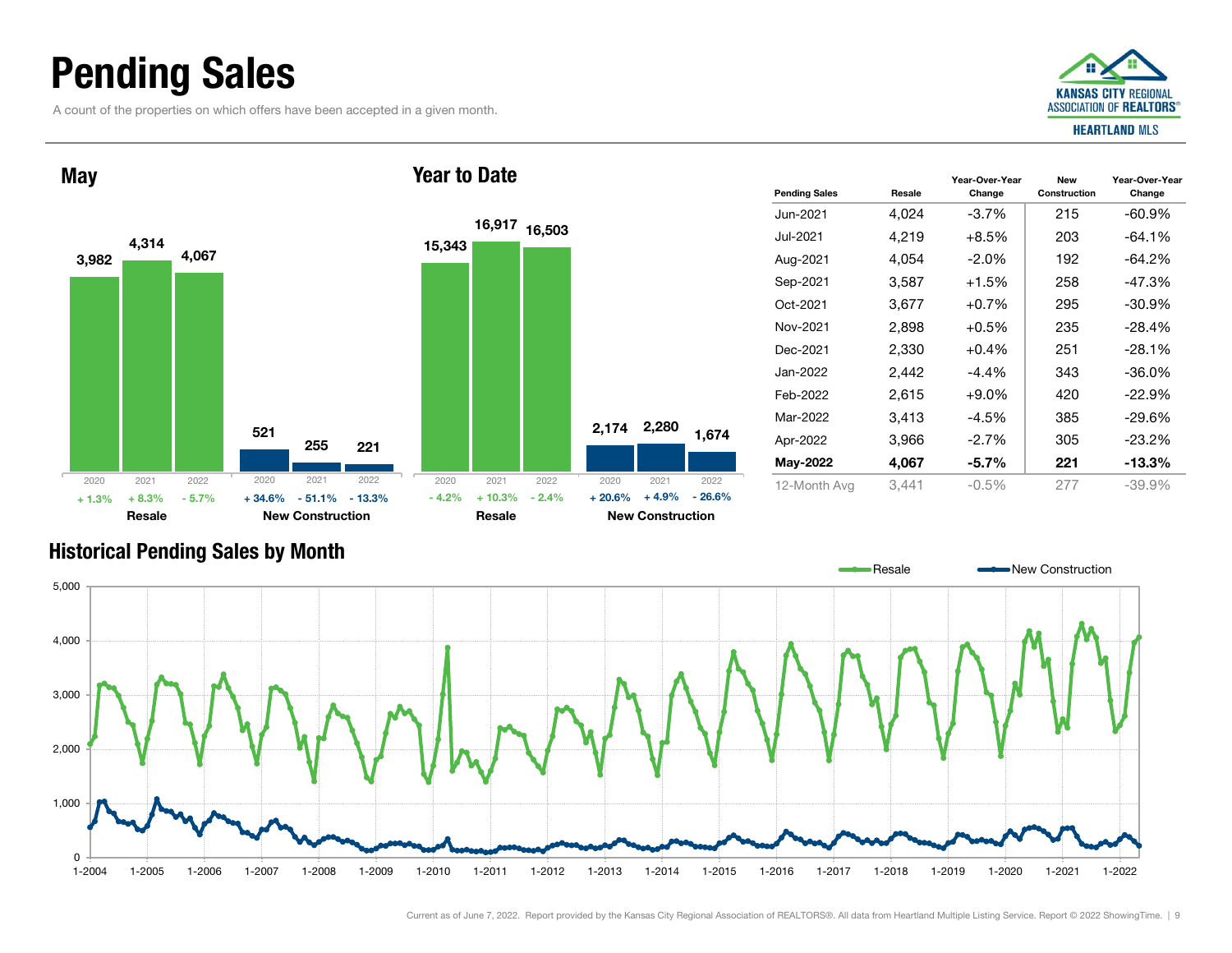### **Inventory**

The number of properties available for sale in active status at the end of a given month.





| Inventory | Resale | Year-Over-Year<br>Change | New<br>Construction | Year-Over-Year<br>Change |
|-----------|--------|--------------------------|---------------------|--------------------------|
| Jun-2021  | 3,853  | $+12.0%$                 | 798                 | $-36.8%$                 |
| Jul-2021  | 4,435  | $+18.8%$                 | 849                 | $-25.5%$                 |
| Aug-2021  | 4,380  | $+26.6%$                 | 955                 | $-12.5%$                 |
| Sep-2021  | 4,405  | $+15.5%$                 | 1,003               | $-6.1%$                  |
| Oct-2021  | 4,017  | $+1.0%$                  | 1,029               | $-7.0\%$                 |
| Nov-2021  | 3,488  | -5.7%                    | 1,047               | $-8.8%$                  |
| Dec-2021  | 2,790  | $-18.5%$                 | 1,029               | $-8.9\%$                 |
| Jan-2022  | 2,454  | $-18.2%$                 | 990                 | $-1.7%$                  |
| Feb-2022  | 2,410  | $-14.7%$                 | 927                 | $+9.4%$                  |
| Mar-2022  | 2,805  | $-10.0\%$                | 890                 | $+22.1%$                 |
| Apr-2022  | 3,091  | $-6.5%$                  | 932                 | +30.2%                   |
| May-2022  | 2,738  | $-16.2%$                 | 1,029               | +31.8%                   |
|           |        |                          |                     |                          |

#### Historical Inventory by Month

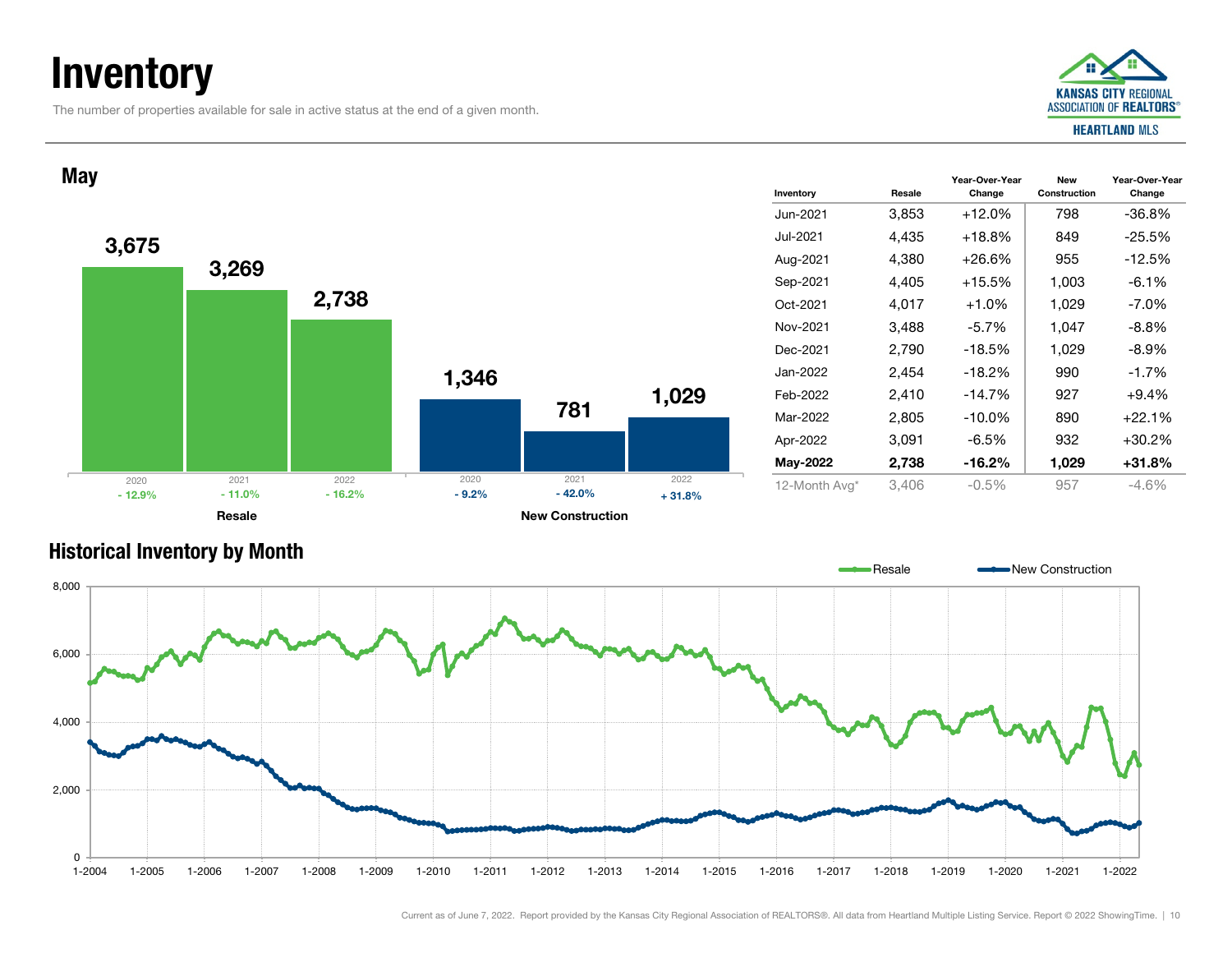## Supply

The inventory of homes for sale at the end of a given month, divided by the average monthly closed sales from the last 12 months.





Historical Supply by Month

\* Supply for all properties from June 2021 through May 2022. This is not the average of the individual figures above.